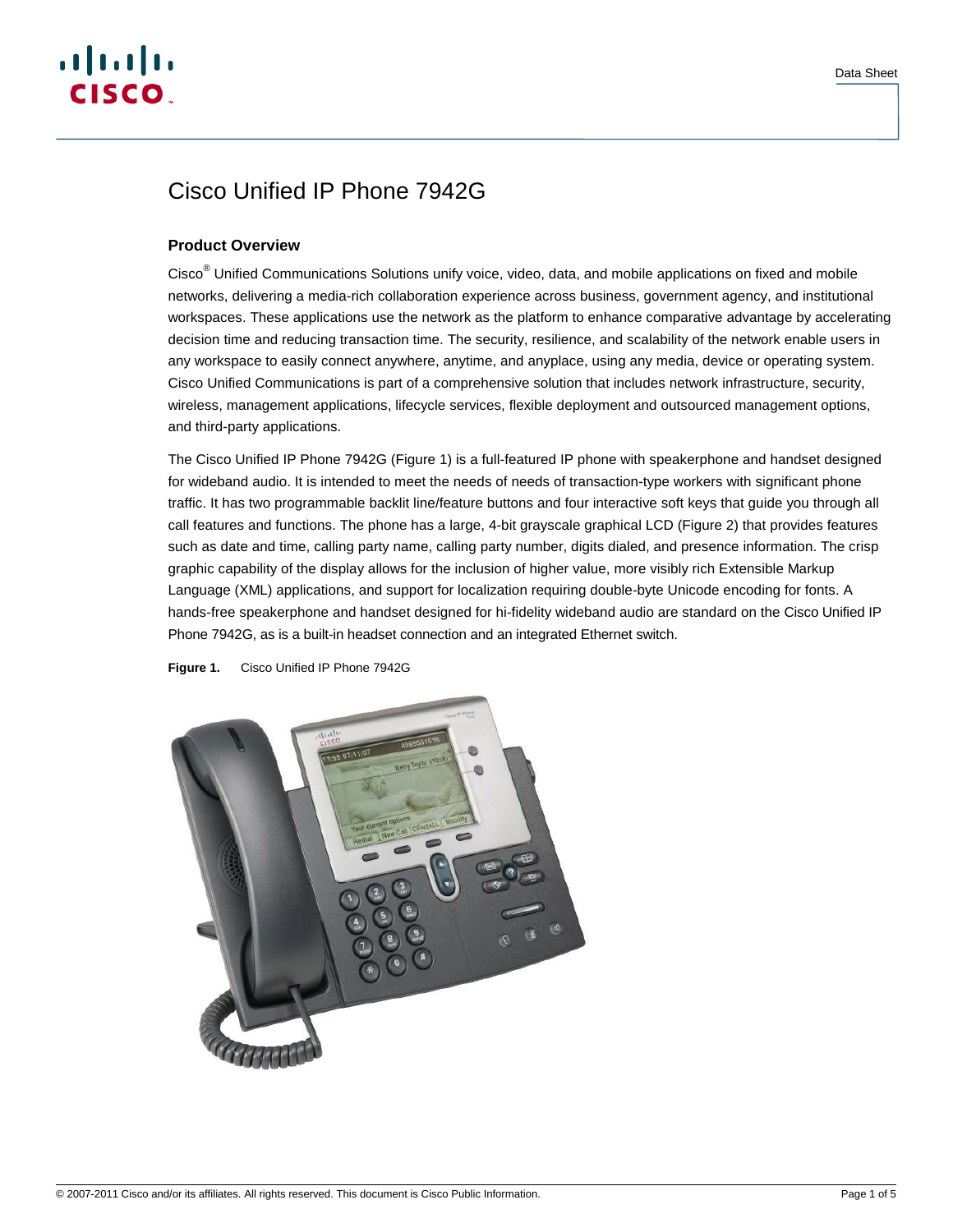#### **Figure 2.** Close-Up of Display and Lighted Line Keys

| $\mathbb{Z}$ | 12:00 07/11/07  | 4085551016 |      |  |
|--------------|-----------------|------------|------|--|
| (1014)       | From Jim Setter | 26 6 x1016 |      |  |
|              |                 |            |      |  |
|              |                 |            |      |  |
| Connected    |                 |            |      |  |
| <b>Hold</b>  | <b>EndCall</b>  | Transfer   | more |  |
|              |                 |            |      |  |
|              |                 |            |      |  |

## **Features and Benefits**

The Cisco Unified IP Phone 7942G is designed to grow with your organization and enhancements to your system capabilities. The dynamic feature set allows the phone to keep pace with your requirements through regular software updates. Firmware changes can be downloaded from Cisco.com. No hands-on moves and changes are required with the phone—you can simply pick up the phone and move to a new location anywhere on your network. The Cisco Unified IP Phone 7942G also provides many accessibility features. Table 1 lists the phone's features.

| <b>Feature</b>                                    | <b>Description/Benefit</b>                                                                                                                                                                                                                                                                                                                                                                                                                                                                                                                                                                                           |
|---------------------------------------------------|----------------------------------------------------------------------------------------------------------------------------------------------------------------------------------------------------------------------------------------------------------------------------------------------------------------------------------------------------------------------------------------------------------------------------------------------------------------------------------------------------------------------------------------------------------------------------------------------------------------------|
| <b>Display</b>                                    | 5-inch (12.5 cm), high-resolution (320 x 222), graphical monochrome 4-bit grayscale display. Allows for<br>greater flexibility of features and applications, and significantly expands the information viewed when using<br>features such as Services, Information, Messages, and Directory. Display also supports localization requiring<br>double-byte Unicode encoding for fonts.                                                                                                                                                                                                                                 |
| <b>Wideband Audio</b>                             | Support for wideband (G.722 codec, adherence to TIA 920), including handset, headset, and speakerphone<br>(see Q&A for details).                                                                                                                                                                                                                                                                                                                                                                                                                                                                                     |
| <b>Codec Support</b>                              | G.711a, G.711µ, G.729a, G.729ab, G.722, and iLBC audio compression codecs are supported (see Q&A for<br>details).                                                                                                                                                                                                                                                                                                                                                                                                                                                                                                    |
| Speakerphone                                      | Full-duplex speakerphone with acoustic echo cancellation.                                                                                                                                                                                                                                                                                                                                                                                                                                                                                                                                                            |
| Messages Key                                      | Provides direct access to voicemail.                                                                                                                                                                                                                                                                                                                                                                                                                                                                                                                                                                                 |
| <b>Directories Key</b>                            | Ready access to missed, received, and placed calls (plus intercom history and directories). Incoming<br>messages are identified and categorized on the display, allowing users to quickly and effectively return calls<br>using direct dial-back capability. Corporate directory integrates with the Lightweight Directory Access Protocol<br>Version 3 (LDAP3) standard directory.                                                                                                                                                                                                                                  |
| <b>Settings Key</b>                               | Allows user to adjust display contrast, select background images (if available), and select ringer sounds<br>through the User Preference menu. Network Configuration preferences also can be set up (usually by the<br>system administrator). Configuration can be set up either automatically or manually for Dynamic Host Control<br>Protocol (DHCP), Trivial File Transfer Protocol (TFTP), Cisco Unified Communications Manager, and backup<br>Cisco Unified Communications Manager instances. Other available Settings submenus include Device<br>Configuration, Security Configuration, and Model Information. |
| <b>Services Key</b>                               | Allows users to quickly access diverse information such as weather, stocks, quote of the day, or any Web-<br>based information using XML.                                                                                                                                                                                                                                                                                                                                                                                                                                                                            |
| <b>Help Button</b>                                | Online Help gives users information about the phone keys, buttons, and features.                                                                                                                                                                                                                                                                                                                                                                                                                                                                                                                                     |
| Speakerphone, Mute, and Headset<br><b>Buttons</b> | Speakerphone includes Speaker On/Off, Microphone Mute, and Headset buttons that are lit when active. For<br>added security, the audible dual tone multifrequency (DTMF) tones are masked when the speakerphone<br>mode is used.                                                                                                                                                                                                                                                                                                                                                                                      |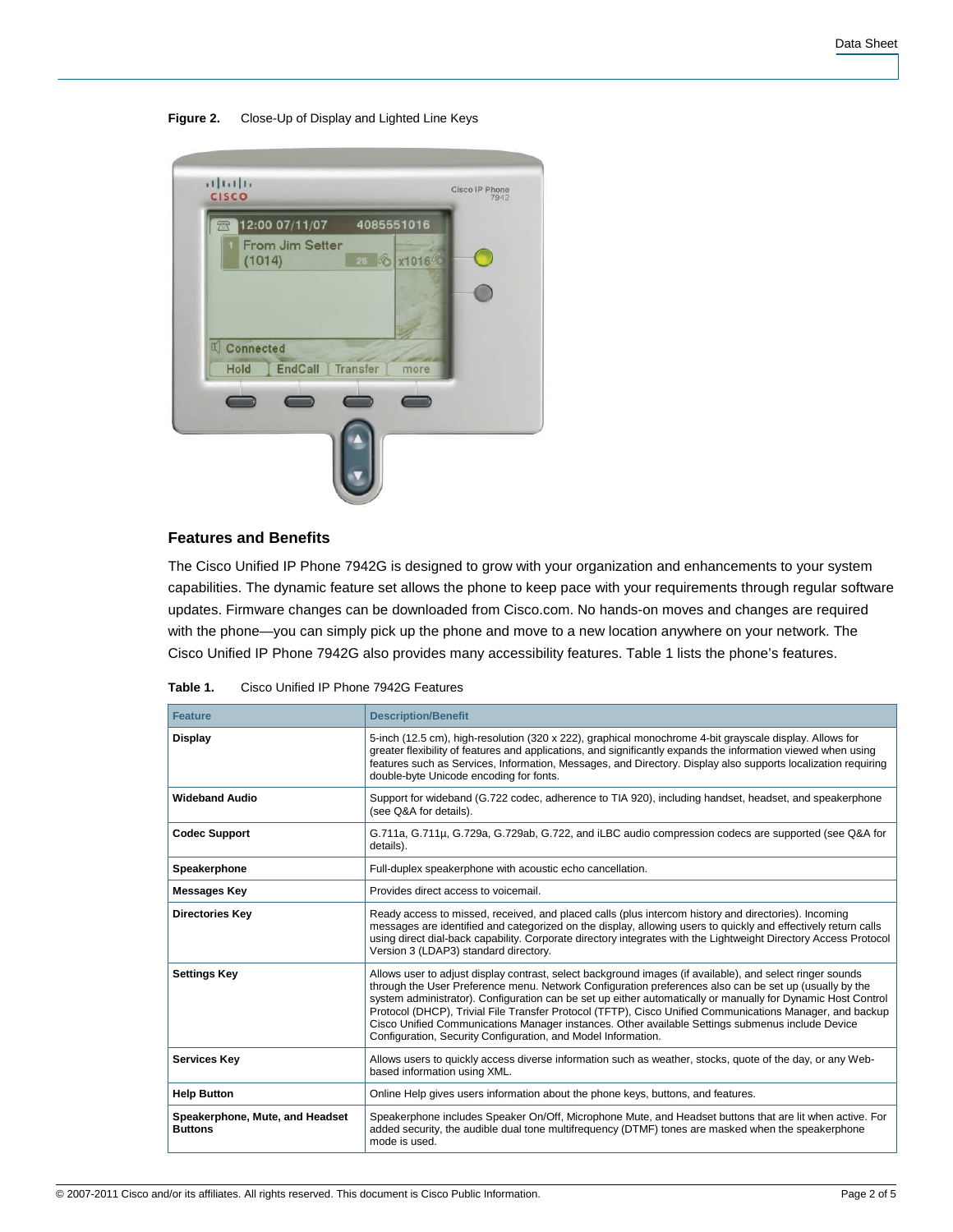| <b>Feature</b>                                           | <b>Description/Benefit</b>                                                                                                                                                                                                                                                                                                                                                 |
|----------------------------------------------------------|----------------------------------------------------------------------------------------------------------------------------------------------------------------------------------------------------------------------------------------------------------------------------------------------------------------------------------------------------------------------------|
| <b>Ethernet Switch</b>                                   | Internal 2-port Cisco Ethernet switch allows for a direct connection to a 10/100BASE-T Ethernet network<br>through an RJ-45 interface with single LAN connectivity for both the phone and a colocated PC. System<br>administrator can designate separate VLANs (802.1Q) for the PC and phone, providing improved security<br>and reliability of voice and data traffic.    |
| <b>Headset Port</b>                                      | Dedicated headset port eliminates the need for a separate headset amplifier and allows the handset to<br>remain in its cradle, making headset use simpler. Both wideband (G.722) and narrowband headsets are<br>supported.                                                                                                                                                 |
| <b>Volume Control</b>                                    | Provides easy decibel-level adjustments for the speakerphone, handset, headset, and ringer. The handset is<br>hearing aid-compatible. Additional volume control gain can be achieved using an inline handset amplifier.                                                                                                                                                    |
| <b>Adjustable Foot-Stand</b>                             | Stand is adjustable from flat to 60 degrees to provide optimum display viewing and comfortable use of all<br>buttons and keys. The foot-stand is keyed to match standard wall-jack configurations for wall mounting.<br>Optional wall-mount brackets are also offered.                                                                                                     |
| <b>Multiple Ring Tones</b>                               | More than 24 defined user-selectable ring tones are available. Ring tones may also be personalized through<br>use of the Cisco Unified Phone Application Suite.                                                                                                                                                                                                            |
| <b>Americans with Disabilities Act</b><br>(ADA) Features | Handset is hearing aid-compatible and meets Federal Communications Commission (FCC) loudness<br>requirements for the Americans with Disabilities Act (ADA). Section 508 loudness requirements can be<br>achieved using industry-standard inline handset amplifiers such as Walker Equipment W-10 or CE-100<br>amplifiers. Dial pad is also ADA-compliant.                  |
| <b>Quality of Service (QoS) Options</b>                  | Supports differentiated services code point (DSCP) and 802.1Q/p standards.                                                                                                                                                                                                                                                                                                 |
| <b>Security</b>                                          | Positive device identity through X.509v3 Certificates, digitally signed images, cryptographically secure<br>provisioning, and secure signaling and secure media with AES-128. Cryptography is not enabled by default<br>and may only be enabled through a cryptographically enabled CUCM. The phone also contains an 802.1X<br>supplicant and supports EAPOL pass-through. |
| <b>Language Support</b>                                  | Built-in support for more than 30 languages (dependent on Cisco Unified Communications Manager version).                                                                                                                                                                                                                                                                   |
| <b>Configuration Options</b>                             | IP address assignment can be statically configured or configured through the DHCP client.                                                                                                                                                                                                                                                                                  |

#### **Table 2.** Cisco Unified IP Phone 7942G Product Specifications

| <b>Specification</b>               | <b>Description</b>                                                                                                                                                                                                                                                                                                                                                                                                                                            |
|------------------------------------|---------------------------------------------------------------------------------------------------------------------------------------------------------------------------------------------------------------------------------------------------------------------------------------------------------------------------------------------------------------------------------------------------------------------------------------------------------------|
| Dimensions (H x W x D)             | 8.2 x 10.5 x 6 in. (20.32 x 26.67 x 15.24 cm)                                                                                                                                                                                                                                                                                                                                                                                                                 |
| Weight                             | $3.5$ lb $(1.6$ kg)                                                                                                                                                                                                                                                                                                                                                                                                                                           |
| <b>Phone-Casing Composition</b>    | Acrylonitrile butadiene styrene (ABS) plastic in textured dark gray color with silver bezel                                                                                                                                                                                                                                                                                                                                                                   |
| <b>Power</b>                       | Supports IEEE 802.3af PoE (Class 2). Also supports Cisco Prestandard Power over Ethernet (PoE), allowing<br>powering from any of the Cisco Inline Power-capable blades and boxes, plus Cisco midspan. 48VDC is<br>required; it can be supplied locally at the desktop using an optional AC-to-DC power supply (part number CP-<br>PWR-CUBE-3=) or power injector (CP-PWR-INJ=). Local power options require a corresponding AC country<br>cord (see Table 6). |
| <b>Phone Software Requirements</b> | Supported in 8.3(2) and greater                                                                                                                                                                                                                                                                                                                                                                                                                               |
| <b>Call Control Compatibility</b>  | Supported in Cisco Unified Communications Manager Versions 4.1(3)sr5b, 4.2(3)sr2b, 4.3(1), 5.1.1(b),<br>$5.1(2)$ , $6.0(1)$ and greater<br>Supported in Cisco Unified Communications Express and SRST Version 4.1                                                                                                                                                                                                                                             |
| <b>Signaling Protocols</b>         | Skinny Client Control Protocol (SCCP) and Session Initiation Protocol (SIP) with Cisco call control                                                                                                                                                                                                                                                                                                                                                           |

#### **Table 3.** Temperature Ratings

| Temperature Variable         | <b>Description</b>         |
|------------------------------|----------------------------|
| <b>Operating Temperature</b> | 32 to 104F (0 to 40°C)     |
| <b>Relative Humidity</b>     | 10 to 95% (noncondensing)  |
| <b>Storage Temperature</b>   | 14 to 140 F (-10 to 60 °C) |

## **Certifications—Compliance and Safety**

Refer to the following link:

[http://www.cisco.com/univercd/cc/td/doc/product/voice/c\\_ipphon/english/ipp7960/iphrcsi3.html](http://www.cisco.com/univercd/cc/td/doc/product/voice/c_ipphon/english/ipp7960/iphrcsi3.html).

## **Ordering Information**

To place an order, visit the [Cisco Ordering Home Page](http://www.cisco.com/web/ordering/or13/or8/order_customer_help_how_to_order_listing.html). To download software, visit the [Cisco Software Center.](http://www.cisco.com/public/sw-center/)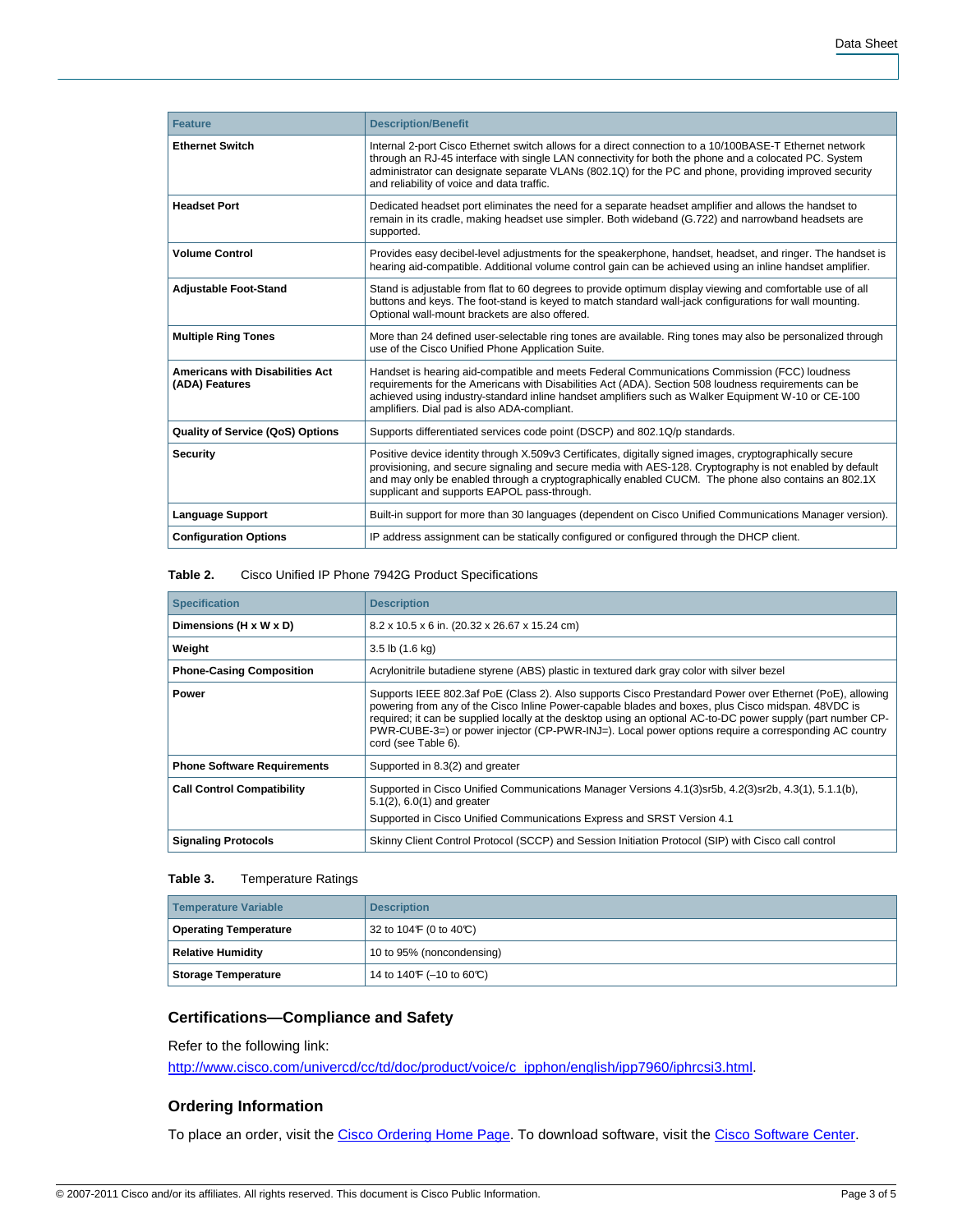#### **Table 4.** Ordering Information—Phone/license

| <b>Part Number</b>   | <b>Description</b>                                                                                                        |
|----------------------|---------------------------------------------------------------------------------------------------------------------------|
| CP-7942G             | Cisco Unified IP Phone 7942G                                                                                              |
| CP-7942G=            | Cisco Unified IP Phone 7942G, spare                                                                                       |
| CP-7942G-CH1         | Cisco Unified IP Phone 7942G, for Channels, with one station user license                                                 |
| <b>CP-7942G-CCME</b> | Cisco Unified IP Phone 7942G, for Channels, with one Cisco Unified Communications Manager Express<br>station user license |

Note: All Cisco Unified IP phones require the purchase of a phone technology license, regardless of call protocol being used.

#### **Table 5.** Ordering Information—Accessories

| <b>Part Number</b>        | <b>Description</b>                                                                                                                                                                                                                                                                                                                                             |
|---------------------------|----------------------------------------------------------------------------------------------------------------------------------------------------------------------------------------------------------------------------------------------------------------------------------------------------------------------------------------------------------------|
| <b>CP-LCKNGWALLMOUNT=</b> | Locking wall-mounting kit, flat (recommended version)                                                                                                                                                                                                                                                                                                          |
| CP-WALLMOUNTKIT=          | Nonlocking wall-mounting kit, slanted                                                                                                                                                                                                                                                                                                                          |
| CP-LCKNGWALLMNT2=         | Locking wall-mounting kit, slanted                                                                                                                                                                                                                                                                                                                             |
| CP-PWR-CUBE-3=            | Local power adapter for sites where PoE is not available; refer to Table 6 to select the correct regional power<br>cord. CP-PWR-CUBE-3= is compatible with and can replace CP-PWR-CUBE-2=.                                                                                                                                                                     |
| $CP-PWR-INJ=$             | Single-port midspan power injector with integrated power supply, specifically designed and tested for use with<br>all Cisco Unified IP Phones. May be used as an alternative to the existing Cisco phone local power adapter<br>(CP-PWR-CUBE-3=) and can support a maximum distance of 100 meters between an unpowered switch and<br>a Cisco Unified IP Phone. |

#### **Table 6.** Ordering Information—AC Country Power Cords

| <b>Part Number</b> | <b>Description</b>        |
|--------------------|---------------------------|
| CP-PWR-CORD-AP=    | Asia Pacific              |
| CP-PWR-CORD-AR=    | Argentina                 |
| CP-PWR-CORD-AU=    | Australia                 |
| CP-PWR-CORD-CE=    | <b>European Community</b> |
| CP-PWR-CORD-CN=    | China                     |
| CP-PWR-CORD-JP=    | Japan                     |
| CP-PWR-CORD-NA=    | North America             |
| CP-PWR-CORD-SW=    | Switzerland               |
| CP-PWR-CORD-UK=    | United Kingdom            |

#### **Cisco Unified Communications Services**

Cisco and our certified partners can help you deploy a secure, resilient Cisco Unified Communications solution, meeting aggressive deployment schedules and accelerating business advantage. Our portfolio of services is based on proven methodologies for unifying voice, video, data, and mobile applications on fixed and mobile networks.

Our unique lifecycle approach to services defines the requisite activities at each phase of the solution lifecycle. Customized planning and design services focus on creating a solution that meets your business needs. Awardwinning technical support increases operational efficiency. Remote management services simplify day-to-day operations, and optimization services enhance solution performance as your business needs change.

### **For More Information**

For more information about the Cisco Unified IP Phone 7942G, visit <http://www.cisco.com/en/US/products/hw/phones/ps379/index.html>or contact your local account representative.